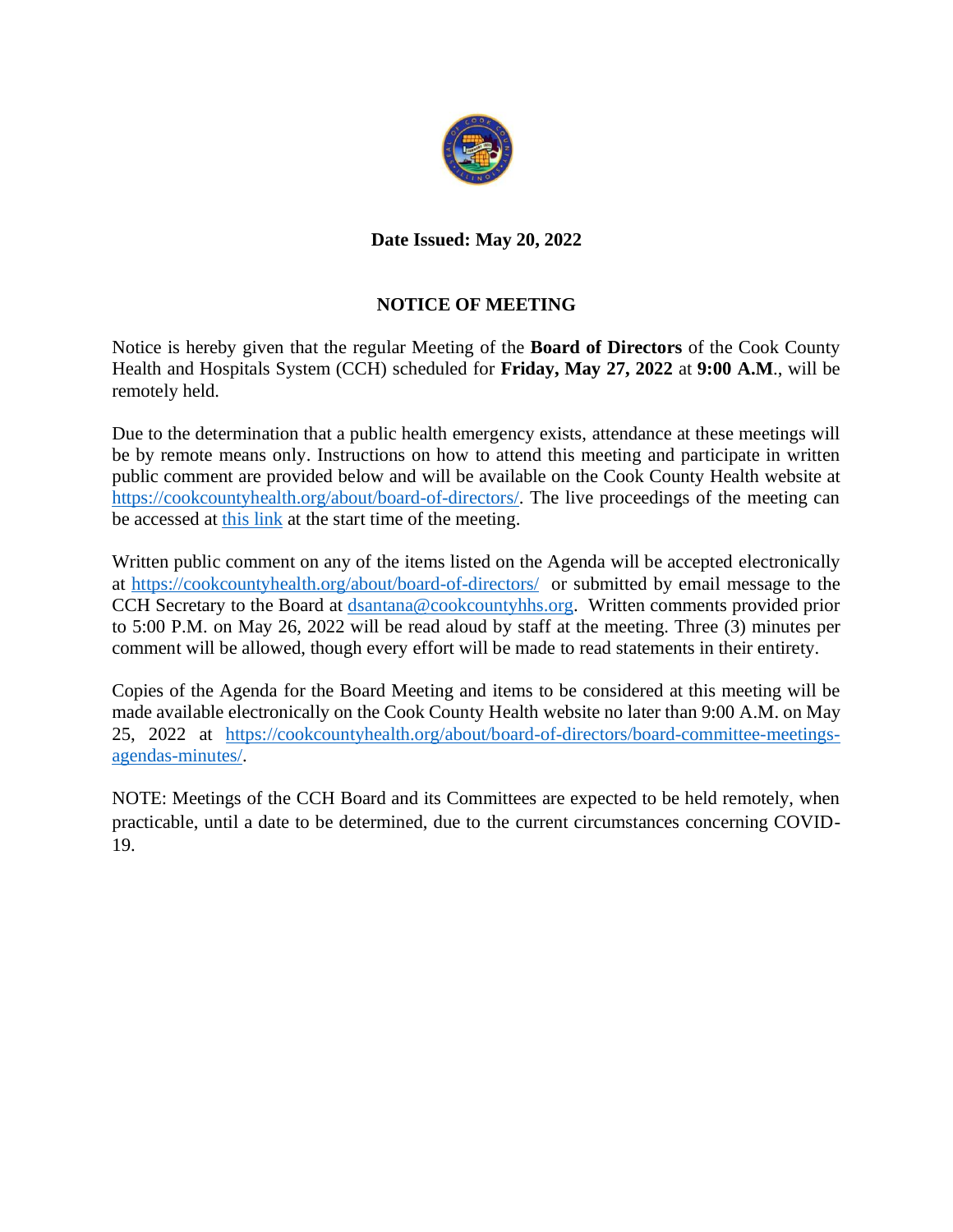

# **BOARD OF DIRECTORS AGENDA**

Date Issued: May 20, 2022

The **Board of Directors** of the Cook County Health and Hospitals System (CCHHS) will meet on **Friday, May 27, 2022** at the hour of **9:00 A.M.** The meeting will be held by remote means only, due to the determination that a public health emergency exists. Instructions for how to remotely attend this meeting and provide electronically submitted written public comment are below and will be provided on the Cook County Health webpage a[t https://cookcountyhealth.org/about/board-of-directors/](https://cookcountyhealth.org/about/board-of-directors/) on May 20, 2022. The live proceedings of the meeting can be accessed at [this link](https://www.youtube.com/channel/UCj9DT_l0RU-MVC-_u-tOkZA) at the start time of the meeting. At the meeting, the Board will consider the following:

# **Time/Presenter** (times are approximate) **I. Attendance/Call to Order 9:00**/Chair Taylor **II. Employee Recognition 9:00-9:15/**Israel Rocha, Jr. **III. Board Resolutions 9:15-9:20/**Chair Taylor

**A.** Resolution Celebrating Cook County Health's Community Vaccination

### **IV. Electronically Submitted Public Speaker Testimony 9:20-9:35**

*Please be advised that those wishing to provide public testimony will be required to submit it electronically in advance of the meeting; there will not be testimony provided orally by members of the public at this meeting. Written public comment on any of the items listed on the Agenda will be accepted electronically at <https://cookcountyhealth.org/about/board-of-directors/> or submitted by email message to the CCH Secretary to the Board at [dsantana@cookcountyhhs.org.](mailto:dsantana@cookcountyhhs.org) Written comments provided prior to 5:00 P.M. on May 26, 2022 will be read aloud by staff at the meeting. Three (3) minutes per comment will be allowed, though every effort will be made to read statements in their entirety.*

## **V. Board and Committee Reports**

Program

- **A.** Board of Directors Meeting Minutes, April 29, 2022 **9:35-9:35/**Chair Taylor
- **B.** Human Resources Committee Meeting, May 19, 2022 **9:35-9:40/**Director Prendergast
	- i. Meeting Minutes, which include the following action item: •Proposed Collective Bargaining Agreement (CBA) including an economic package (wage increases and healthcare) between the County of Cook and the International Brotherhood of Teamsters Local 743
		- representing Provident Hospital employees
- **C.** Managed Care Committee Metrics **9:40-9:50/**Director Munar
	- i. Metrics Review (Committee did not meet in May) and Aaron Galeener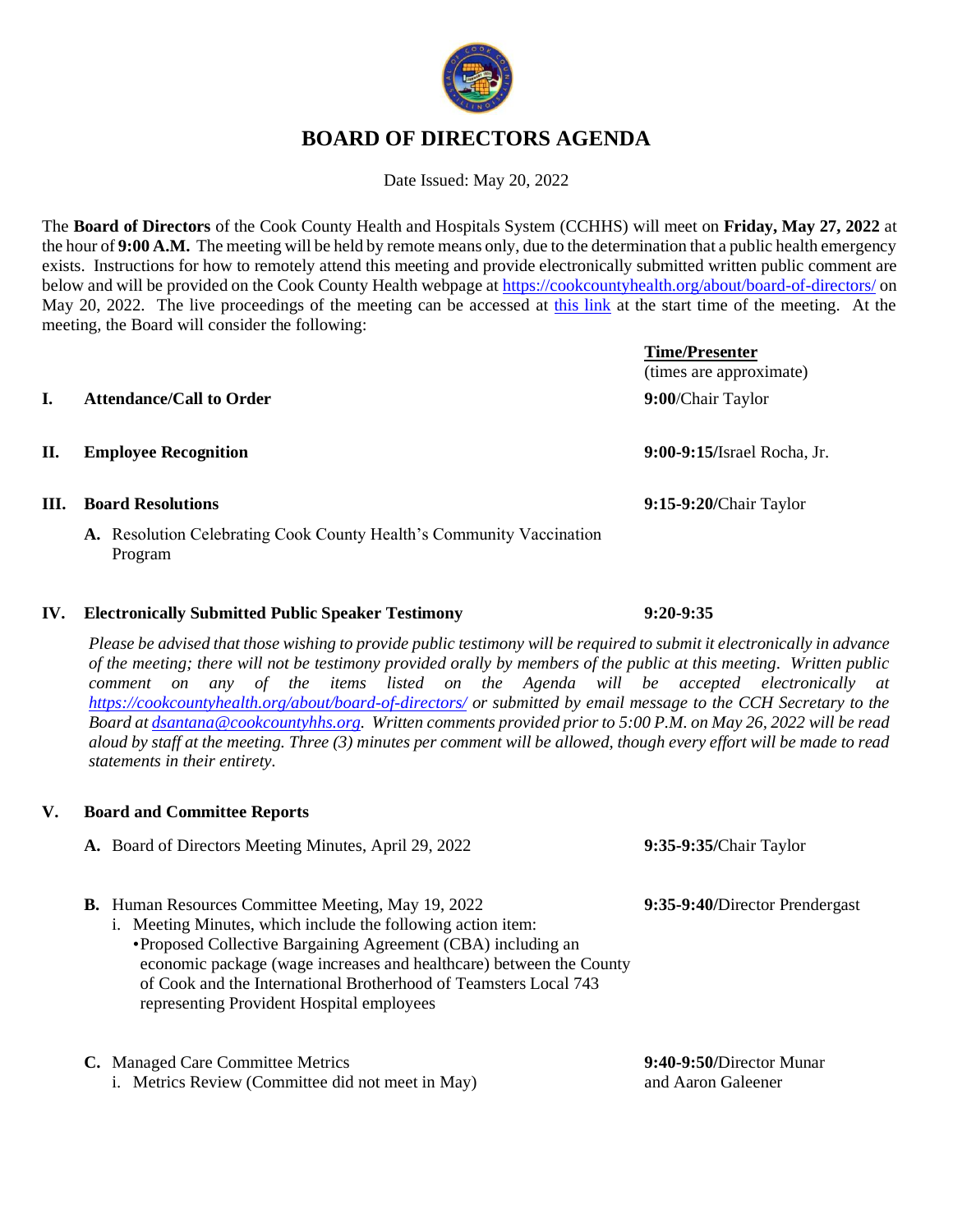|     | <b>D.</b> Quality and Patient Safety Committee Meeting, May 19, 2022<br>i. Meeting Minutes, which include the following action items:<br>• Stroger Hospital and Provident Hospital Medical Staff Appointments<br>/ Reappointments / Changes<br>• Proposed Clinical Training Affiliation Agreement | 9:50-9:55/Director Gugenheim                           |
|-----|---------------------------------------------------------------------------------------------------------------------------------------------------------------------------------------------------------------------------------------------------------------------------------------------------|--------------------------------------------------------|
|     | E. Finance Committee Meeting, May 19, 2022<br>Meeting Minutes, which include the following action items:<br>1.<br>• Contracts and Procurement Items                                                                                                                                               | 9:55-10:00/Director Reiter                             |
| VI. | <b>Action Items</b>                                                                                                                                                                                                                                                                               |                                                        |
|     | <b>Contracts and Procurement Items</b><br>A.                                                                                                                                                                                                                                                      | 10:00-10:00/Charles Jones                              |
|     | <b>B.</b><br>FY23-FY25 Strategic Plan                                                                                                                                                                                                                                                             | 10:00-10:30 /Israel Rocha, Jr. and<br>Andrea M. Gibson |
|     | $\mathbf{C}$ .<br>Any items listed under Sections III, V, VI and IX                                                                                                                                                                                                                               |                                                        |
|     | VII. Report from Chair of the Board                                                                                                                                                                                                                                                               | 10:30-10:35/Chair Taylor                               |
|     | VIII. Report from Chief Executive Officer                                                                                                                                                                                                                                                         | 10:35-11:05/Israel Rocha, Jr.                          |
| IX. | <b>Closed Meeting Items</b>                                                                                                                                                                                                                                                                       | 11:05-11:40                                            |
|     | A. Claims and Litigation<br><b>B.</b> Discussion of Personnel Matters<br>C. Update on Labor Negotiations<br>D. May 19, 2022 Human Resources Committee Meeting Minutes, which                                                                                                                      |                                                        |

- include a proposed CBA including an economic package (wage increases and healthcare) between the County of Cook and the International Brotherhood of Teamsters Local 743 representing Provident Hospital employees
- **E.** Evaluation and consideration of FY2022 Executive Incentive Plan for CCHHS CEO

#### Closed Meeting

**V. Board and Committee Reports (continued)**

Motion to recess the open meeting and convene into a closed meeting, pursuant to the following exceptions to the Open Meetings Act:

**5 ILCS 120/2(c)(1),** regarding "the appointment, employment, compensation, discipline, performance, or dismissal of specific employees of the public body or legal counsel for the public body, including hearing testimony on a complaint lodged against an employee of the public body or against legal counsel for the public body to determine its validity,"

**5 ILCS 120/2(c)(2),** regarding "collective negotiating matters between the public body and its employees or their representatives, or deliberations concerning salary schedules for one or more classes of employees,"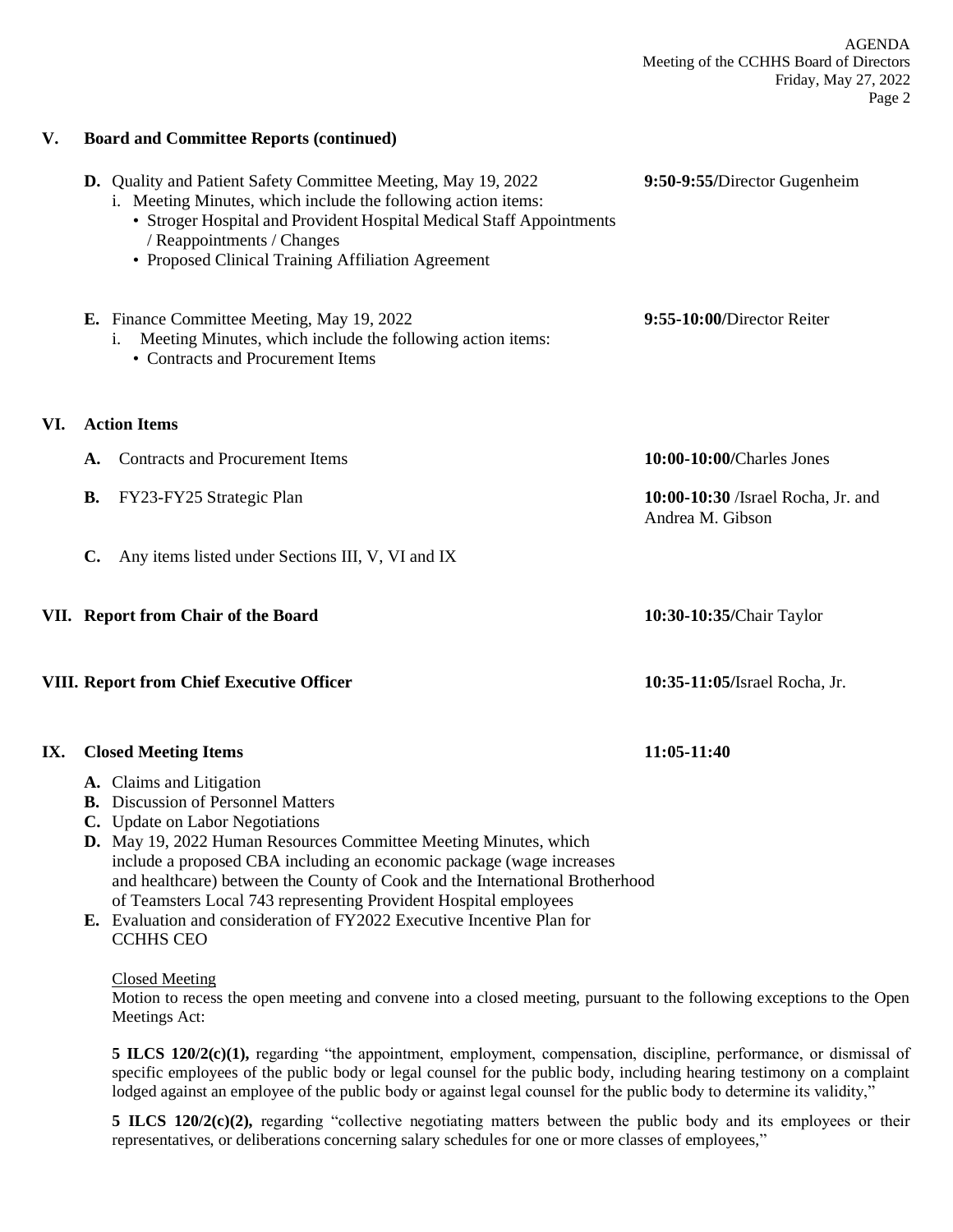#### **IX. Closed Meeting Items (continued)**

**5 ILCS 120/2(c)(11)**, regarding "litigation, when an action against, affecting or on behalf of the particular body has been filed and is pending before a court or administrative tribunal, or when the public body finds that an action is probable or imminent, in which case the basis for the finding shall be recorded and entered into the minutes of the closed meeting,"

**5 ILCS 120/2(c)(12)**, regarding "the establishment of reserves or settlement of claims as provided in the Local Governmental and Governmental Employees Tort Immunity Act, if otherwise the disposition of a claim or potential claim might be prejudiced, or the review or discussion of claims, loss or risk management information, records, data, advice or communications from or with respect to any insurer of the public body or any intergovernmental risk management association or self insurance pool of which the public body is a member," and

**5 ILCS 120/2(c)(17)**, regarding "the recruitment, credentialing, discipline or formal peer review of physicians or other health care professionals, or for the discussion of matters protected under the federal Patient Safety and Quality Improvement Act of 2005, and the regulations promulgated thereunder, including 42 C.F.R. Part 3 (73 FR 70732), or the federal Health Insurance Portability and Accountability Act of 1996, and the regulations promulgated thereunder, including 45 C.F.R. Parts 160, 162, and 164, by a hospital, or other institution providing medical care, that is operated by the public body."

#### **X. Adjourn**

The next regular meeting of the Board of Directors is scheduled for Friday, June 24, 2022 at 9:00 A.M.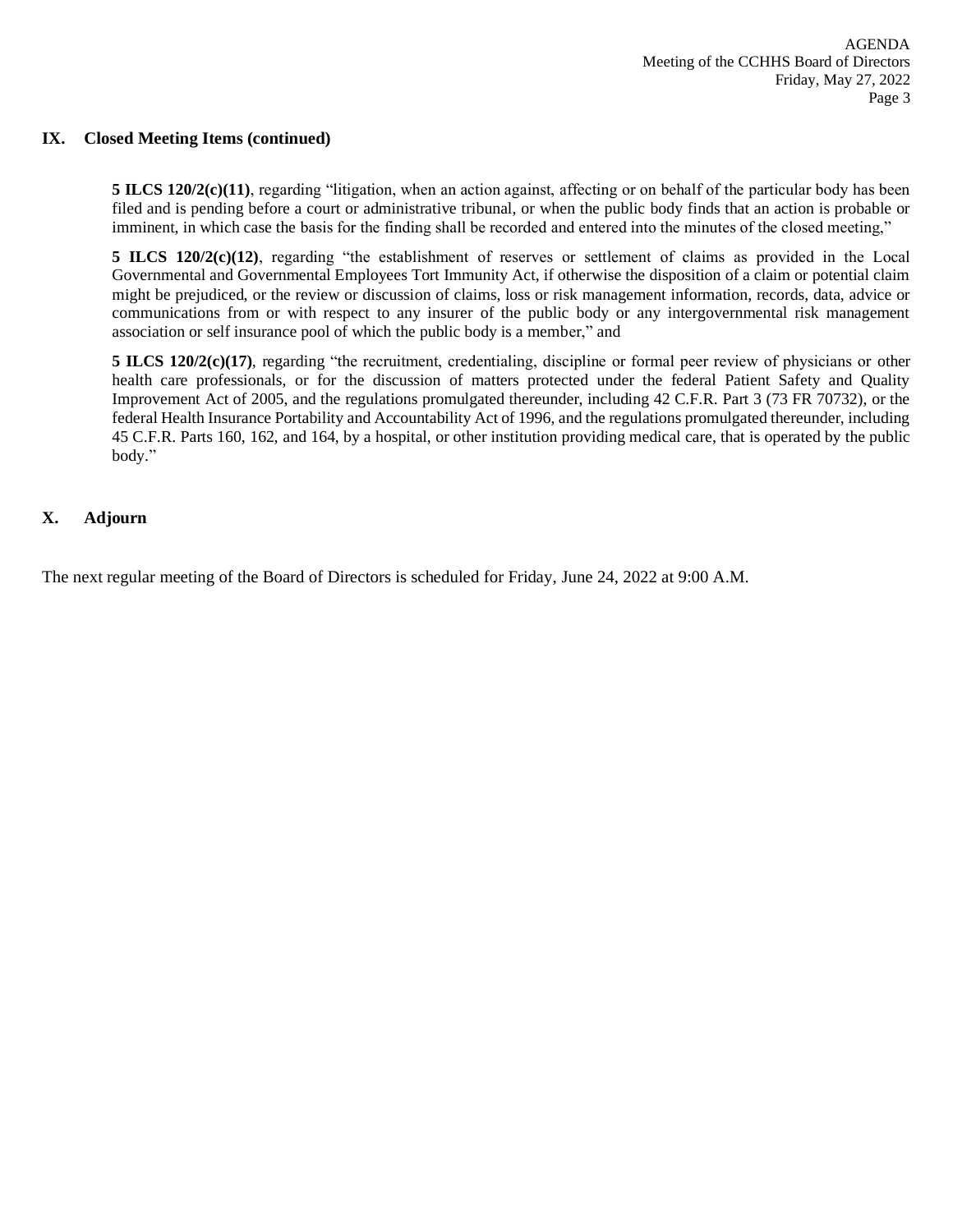| Cook County Department of Public Health - Grant funded contractual requests |                                                               |                                                                                        |                                        |                                                                             |                                                                             |                       |  |  |
|-----------------------------------------------------------------------------|---------------------------------------------------------------|----------------------------------------------------------------------------------------|----------------------------------------|-----------------------------------------------------------------------------|-----------------------------------------------------------------------------|-----------------------|--|--|
| Request<br>#                                                                | <b>Vendor/Entity</b>                                          | <b>Service or Product</b>                                                              | <b>Fiscal impact not</b><br>to exceed: | <b>Method of</b><br>acquisition                                             | Total # of bidders/<br>RFP responses /<br><b>GPO</b> companies<br>available | Affiliate /<br>System |  |  |
|                                                                             | <b>Increase Contract</b>                                      |                                                                                        |                                        |                                                                             |                                                                             |                       |  |  |
| $\mathbf{1}$                                                                | Health and<br>Medicine Policy<br>Research Group               | Service - train CCDPH in<br>trauma-informed<br>approaches                              | \$36,150.00<br>(grant funded)          | Subgrantee                                                                  |                                                                             | <b>CCDPH</b>          |  |  |
|                                                                             | <b>Extend and Increase Contracts</b>                          |                                                                                        |                                        |                                                                             |                                                                             |                       |  |  |
| $\overline{2}$                                                              | RTI International                                             | Service - conduct Health<br>Suburban Cook County<br>survey<br>Service - provide Public | \$135,674.00<br>(grant funded)         | Sole Source                                                                 | n/a                                                                         | <b>CCDPH</b>          |  |  |
| 3                                                                           | Donald J. Bolger                                              | Officer<br>Information<br>support                                                      | \$58,900.00<br>(grant funded)          | Sole Source                                                                 | n/a                                                                         | <b>CCDPH</b>          |  |  |
|                                                                             | Amend, Extend and Increase Contract                           |                                                                                        |                                        |                                                                             |                                                                             |                       |  |  |
| 4                                                                           | <b>BCT Consulting,</b><br>Inc.                                | Service - provide website<br>development<br>and<br>maintenance services                | \$33,200.00<br>(grant funded)          | Sole Source                                                                 | n/a                                                                         | <b>CCDPH</b>          |  |  |
|                                                                             | <b>Execute Contract</b>                                       |                                                                                        |                                        |                                                                             |                                                                             |                       |  |  |
| 5                                                                           | Health and<br>Medicine Policy<br>Research Group   Cook County | Service - assessment of<br>behavioral<br>health<br>landscape in suburban               | \$13,000.00<br>(grant funded)          | Sole Source                                                                 | n/a                                                                         | CCDPH                 |  |  |
| County Care related contractual requests                                    |                                                               |                                                                                        |                                        |                                                                             |                                                                             |                       |  |  |
|                                                                             | <b>Extend and Increase Contract</b>                           |                                                                                        |                                        |                                                                             |                                                                             |                       |  |  |
| 6                                                                           | Vital Data<br>Technology                                      | Service - Medicaid HEDIS<br>software                                                   | \$511,663.00                           | This request -<br>noncompetitive<br>process leveraging<br>existing contract | Original contract<br>- competitive<br>RFP process in<br>2019/3<br>responses | Managed<br>Care       |  |  |
| <b>Amend, Extend and Increase Contract</b>                                  |                                                               |                                                                                        |                                        |                                                                             |                                                                             |                       |  |  |
| 7                                                                           | Chrysalis                                                     | Consulting Group Service - crisis call center                                          | \$912,411.00                           | Sole Source                                                                 | n/a                                                                         | Managed<br>Care       |  |  |

PROVIDED AS PART OF THE MAY 27, 2022 BOARD OF DIRECTORS AGENDA: Regarding Item V(E) Minutes of the Finance Committee Meeting of May 19, 2022 - Contracts and Procurement Items considered at the meeting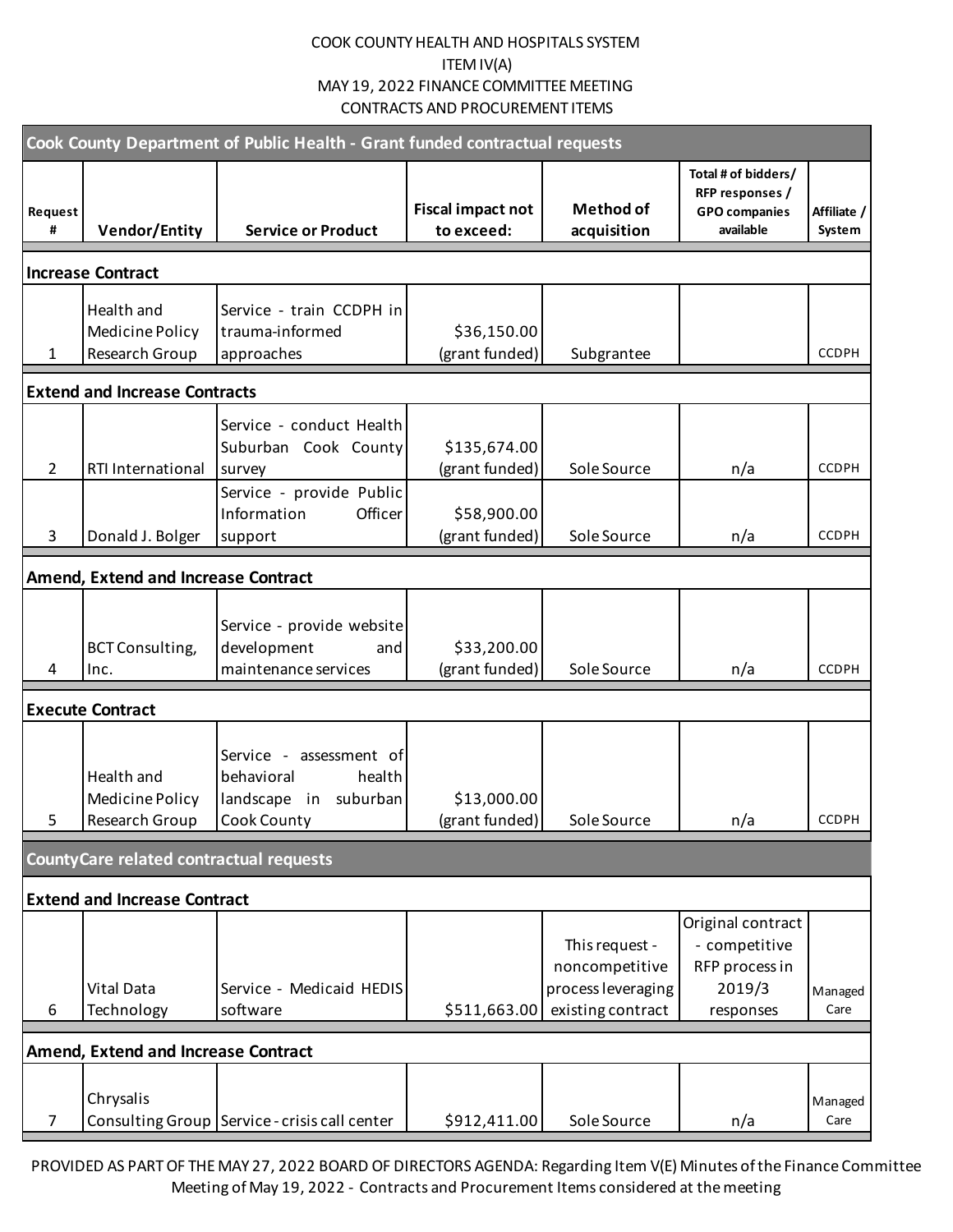|                                                              | All other CCH contractual requests                           |                                                                                                                                                                                                                                              |                                                                             |                                                                                                          |                              |
|--------------------------------------------------------------|--------------------------------------------------------------|----------------------------------------------------------------------------------------------------------------------------------------------------------------------------------------------------------------------------------------------|-----------------------------------------------------------------------------|----------------------------------------------------------------------------------------------------------|------------------------------|
| <b>Vendor/Entity</b>                                         | <b>Service or Product</b>                                    | <b>Fiscal impact not</b><br>to exceed:                                                                                                                                                                                                       | <b>Method of</b><br>acquisition                                             | Total # of bidders/<br>RFP responses /<br><b>GPO</b> companies<br>available                              | Affiliate /<br>System        |
| <b>Increase Contracts</b>                                    |                                                              |                                                                                                                                                                                                                                              |                                                                             |                                                                                                          |                              |
| <b>BioSense Webster</b>                                      | Carto 3 system                                               | \$1,500,000.00                                                                                                                                                                                                                               | Sole Source                                                                 | n/a                                                                                                      | System                       |
| Bobby E. Wright<br>(BEW)<br>Comprehensive                    |                                                              | \$145,611.95                                                                                                                                                                                                                                 |                                                                             |                                                                                                          | System                       |
|                                                              |                                                              |                                                                                                                                                                                                                                              |                                                                             |                                                                                                          |                              |
| <b>Extend Contract</b>                                       |                                                              |                                                                                                                                                                                                                                              |                                                                             |                                                                                                          |                              |
| Imperial Lighting                                            | light<br>Service<br>maintenance,<br>replacement and          |                                                                                                                                                                                                                                              | This request -<br>noncompetitive<br>process leveraging<br>existing contract | Original contract<br>- competitive<br>RFP process in<br>2017/5<br>responses                              | <b>ACHN</b>                  |
|                                                              |                                                              |                                                                                                                                                                                                                                              |                                                                             |                                                                                                          |                              |
| <b>MHNU</b><br>Corporation,<br>d/b/a Medical<br>Home Network | Product and<br>Service<br>software and technical<br>services | \$984,000.00                                                                                                                                                                                                                                 | Sole Source                                                                 | n/a                                                                                                      | <b>ACHN</b>                  |
| Management                                                   | of<br>medical<br>storage                                     |                                                                                                                                                                                                                                              | This request -<br>noncompetitive<br>process leveraging                      | Original contract<br>- competitive<br>RFP process in<br>2016/4                                           | System                       |
| Saldemar                                                     | professional<br>Service                                      |                                                                                                                                                                                                                                              | This request -<br>noncompetitive<br>process leveraging                      | Original contract<br>- Comparable<br>Government<br>Procurement                                           | System                       |
|                                                              | Center<br>Services<br>Solutions, LLC                         | Behavioral Health<br>Service - mobile crisis-<br>outreach team<br>Maintenance, Co.<br>for ACHN clinics<br><b>Extend and Increase Contracts</b><br>GRM Information Service - off-site central<br>records and retrieval<br>consulting services | Product - disposables for<br>(grant funded)<br>repair                       | Subgrantee<br>No fiscal impact<br>\$480,000.00<br>existing contract<br>existing contract<br>\$313,596.40 | responses<br>process in 2020 |

PROVIDED AS PART OF THE MAY 27, 2022 BOARD OF DIRECTORS AGENDA: Regarding Item V(E) Minutes of the Finance Committee Meeting of May 19, 2022 - Contracts and Procurement Items considered at the meeting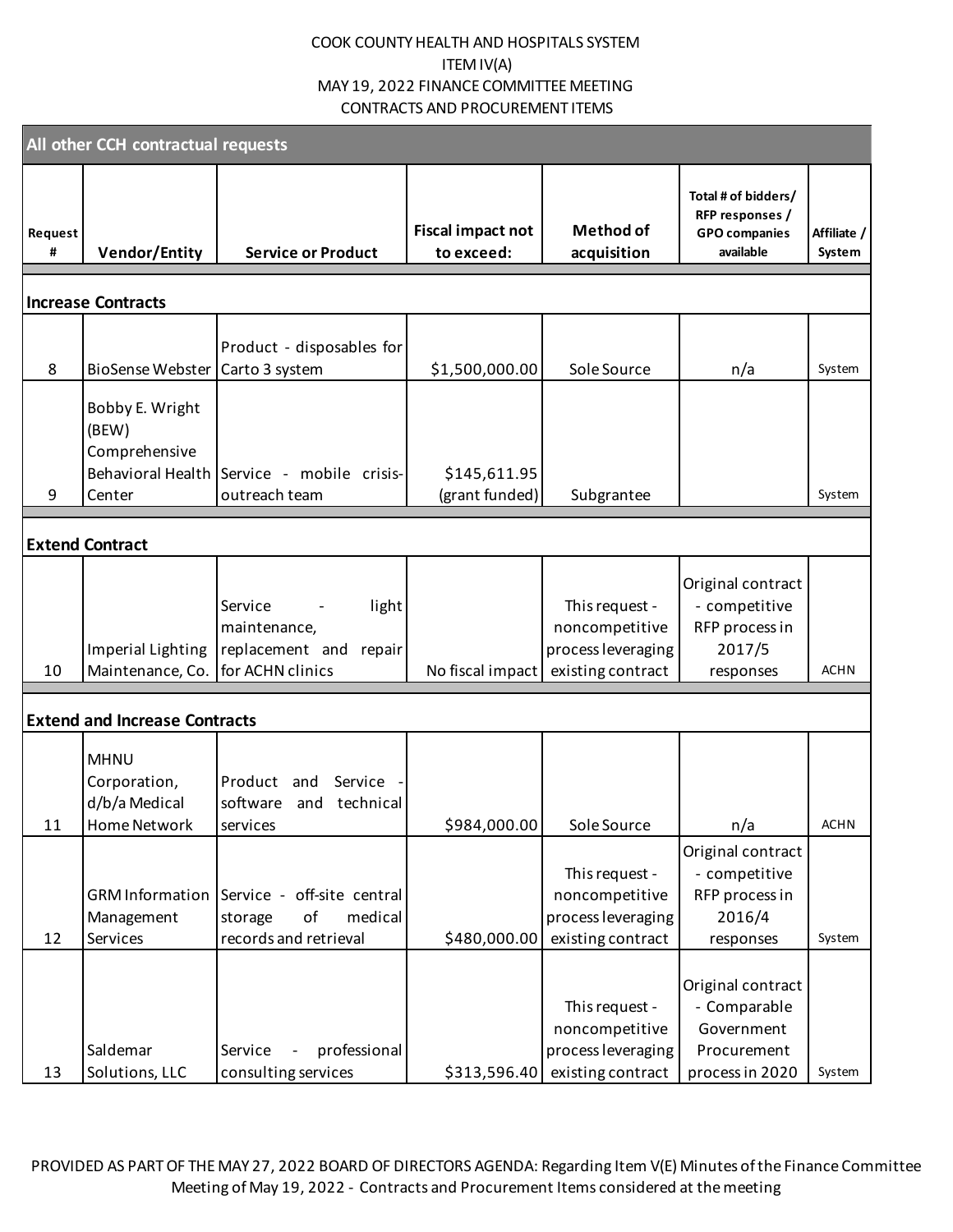| Request<br># | <b>Vendor/Entity</b>                             | <b>Service or Product</b>                                                                                                                                          | <b>Fiscal impact not</b><br>to exceed: | <b>Method of</b><br>acquisition                                             | Total # of bidders/<br>RFP responses /<br><b>GPO</b> companies<br>available | Affiliate /<br>System      |
|--------------|--------------------------------------------------|--------------------------------------------------------------------------------------------------------------------------------------------------------------------|----------------------------------------|-----------------------------------------------------------------------------|-----------------------------------------------------------------------------|----------------------------|
|              | <b>Extend and Increase Contracts (continued)</b> |                                                                                                                                                                    |                                        |                                                                             |                                                                             |                            |
| 14           | Anchor<br>Mechanical, Inc.                       | Service<br><b>HVAC</b><br>maintenance and repair                                                                                                                   | \$266,638.00                           | This request -<br>noncompetitive<br>process leveraging<br>existing contract | Original contract<br>- competitive<br>RFP process in<br>2017/3<br>responses | <b>ACHN</b>                |
| 15           | Calumet City<br>Plumbing Co. Inc.                | plumbing<br>Service<br>maintenance<br>and<br>backflow inspection                                                                                                   | \$30,000.00                            | This request -<br>noncompetitive<br>process leveraging<br>existing contract | Original contract<br>- competitive<br>RFP process in<br>2017/4<br>responses | <b>ACHN</b>                |
|              | Amend, Extend and Increase Contract              |                                                                                                                                                                    |                                        |                                                                             |                                                                             |                            |
| 16           | Specialty<br>Consulting, Inc.                    | Service - environmental<br>assessments at Oak Forest<br>Health<br>Campus,<br><b>CCH</b><br>Administration Building,<br>CCDPH Forest Park and<br>Provident Hospital | \$36,830.00                            | This request -<br>noncompetitive<br>process leveraging<br>existing contract | Original contract<br>- competitive<br>RFQ process in<br>2020/3<br>responses | System                     |
|              | <b>Execute Contracts</b>                         |                                                                                                                                                                    |                                        |                                                                             |                                                                             |                            |
| 17           | <b>Res Publica</b><br>Group, LLC                 | Service - marketing and<br>advertising services                                                                                                                    | \$18,000,000.00                        | <b>RFP</b>                                                                  | 5                                                                           | System,<br>Managed<br>Care |
| 18           | <b>CDW</b><br>Government, LLC                    | Product and Service<br>Microsoft Office licenses<br>and maintenance support<br>services                                                                            | \$10,500,000.00                        | GPO                                                                         | 3                                                                           | System                     |
| 19           | Neurotech, LLC                                   | Service - neurology<br>clinical neurophysiology<br>continuous<br>electroencephalogram<br>(EEG) services                                                            | \$3,200,000.00                         | <b>RFP</b>                                                                  | $\overline{2}$                                                              | SHCC                       |

PROVIDED AS PART OF THE MAY 27, 2022 BOARD OF DIRECTORS AGENDA: Regarding Item V(E) Minutes of the Finance Committee Meeting of May 19, 2022 - Contracts and Procurement Items considered at the meeting